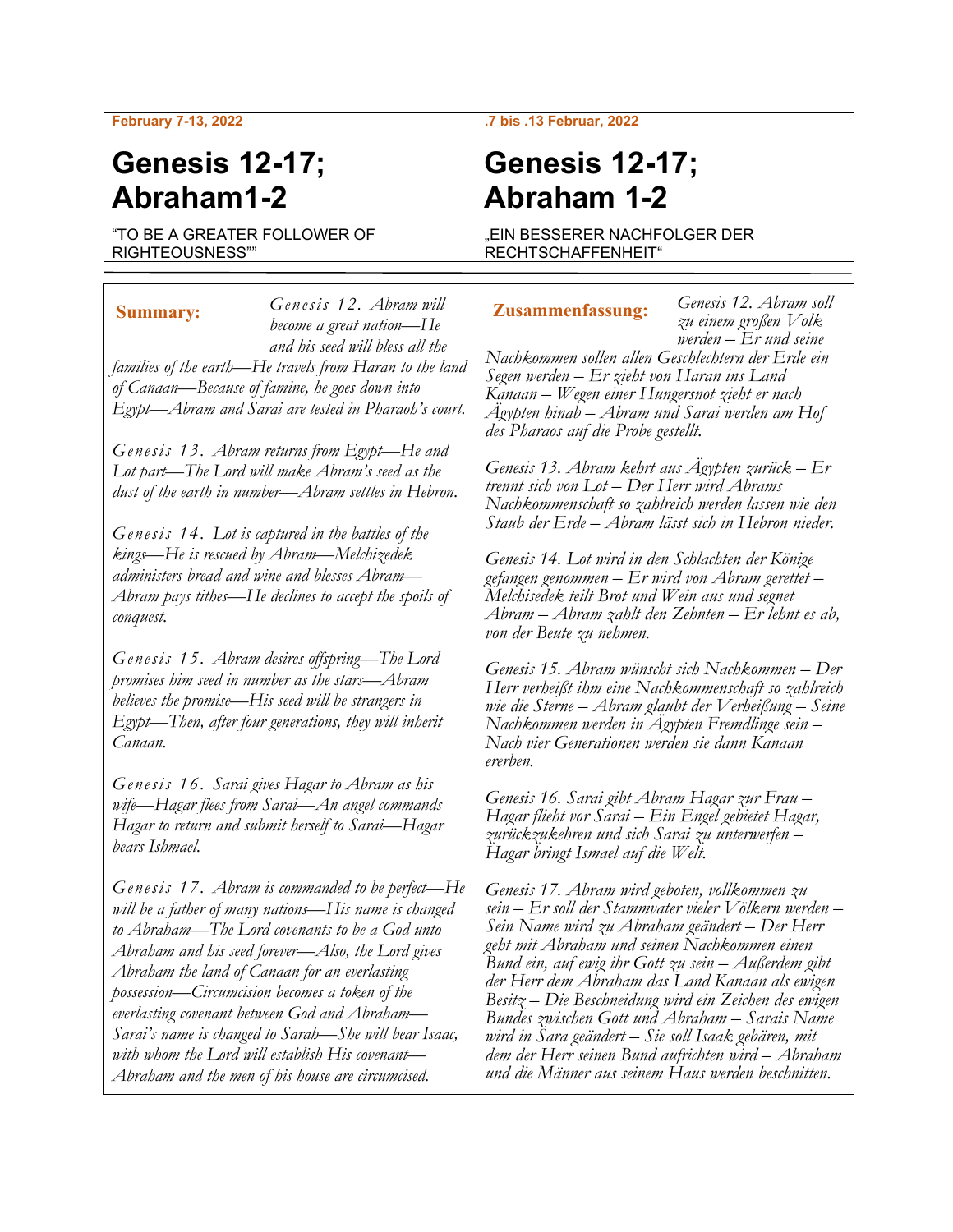| Abraham 1. Abraham seeks the blessings of the<br>patriarchal order—He is persecuted by false priests in<br>Chaldea—Jehovah saves him—The origins and<br>government of Egypt are reviewed.<br>Abraham 2. Abraham leaves Ur to go to Canaan—                                                                                                                                                                                                                                                                                                                                                                                                                                                                                                                                                                                                                                                                                                                                                                                                                                                                                            | Abraham 1. Abraham trachtet nach den Segnungen<br>der patriarchalischen Ordnung – Er wird von falschen<br>Priestern in Chaldäa verfolgt – Jehova errettet ihn –<br>Die Ursprünge und Regierung Agyptens werden<br>erläutert.<br>Abraham 2. Abraham verlässt Ur, um nach Kanaan                                                                                                                                                                                                                                                                                                                                                                                                                                                                                                                                                                                                                                                                                                                                                                                                                                                                                                          |  |
|---------------------------------------------------------------------------------------------------------------------------------------------------------------------------------------------------------------------------------------------------------------------------------------------------------------------------------------------------------------------------------------------------------------------------------------------------------------------------------------------------------------------------------------------------------------------------------------------------------------------------------------------------------------------------------------------------------------------------------------------------------------------------------------------------------------------------------------------------------------------------------------------------------------------------------------------------------------------------------------------------------------------------------------------------------------------------------------------------------------------------------------|-----------------------------------------------------------------------------------------------------------------------------------------------------------------------------------------------------------------------------------------------------------------------------------------------------------------------------------------------------------------------------------------------------------------------------------------------------------------------------------------------------------------------------------------------------------------------------------------------------------------------------------------------------------------------------------------------------------------------------------------------------------------------------------------------------------------------------------------------------------------------------------------------------------------------------------------------------------------------------------------------------------------------------------------------------------------------------------------------------------------------------------------------------------------------------------------|--|
| Jehovah appears to him at Haran—All gospel blessings<br>are promised to his seed and through his seed to all-He<br>goes to Canaan and on to Egypt.                                                                                                                                                                                                                                                                                                                                                                                                                                                                                                                                                                                                                                                                                                                                                                                                                                                                                                                                                                                    | zu gehen – Jehova erscheint ihm bei Haran – Alle<br>Segnungen des Evangeliums werden seinen<br>Nachkommen und durch seine Nachkommen allen<br>verheißen – Er reist nach Kanaan und weiter nach<br>Agypten.                                                                                                                                                                                                                                                                                                                                                                                                                                                                                                                                                                                                                                                                                                                                                                                                                                                                                                                                                                              |  |
| How did the<br><b>Supplemental</b><br>"Abrahamic Covenant"<br><b>Jewish and</b><br>get its name?<br><b>Holy Land</b><br>It can be considered that<br><b>Insights</b><br>the "Abrahamic covenant"<br>was in existence before Abraham's time.<br>The honor bestowed on this faithful<br>dispensation leader was to have the<br>covenant that eternally binds God and allHis<br>children named after him. A few others have<br>been honored similarly, such as in "The Law<br>of Moses" and the "Sign of the Prophet<br>Jonah." A physical sign or 'token' of the<br>Abrahamic covenant (it had hygienic as well<br>as spiritual value) was when Abraham was<br>commanded to circumcise himself and all<br>male members of his family. "Abraham<br>accepted this new commandment without<br>faltering. Until the <i>mitzvah</i> (commandment<br>and blessing) of circumcision, the patriarch<br>had been known as Abram and his wife as<br>Sarai. Another sign of the covenant was the<br>inclusion in their names of the Hebrew letter<br>heh (H) which is one of the abbreviations for<br>the name of God." (Encyclopedia Judaica Jr.) | Wie kam der "Bund mit<br><b>Ergänzende</b><br>Abraham" zu seinem<br><b>Jüdische und</b><br>Namen?<br><b>Heilige Land</b><br>Es kann davon<br><b>Einsichte</b><br>ausgegangen werden, dass<br>der "Bund mit Abraham" schon vor Abrahams<br>Zeit existierte. Die Ehre, die diesem treuen<br>Führer der Dispensation zuteil wurde, bestand<br>darin, den Bund zu haben, der Gott und alle<br>seine nach ihm benannten Kinder ewig bindet.<br>Einige andere wurden ähnlich geehrt, wie zum<br>Beispiel in "Das Gesetz des Mose" und "Das<br>Zeichen des Propheten Jona". Ein physisches<br>Zeichen oder "Zeichen" des abrahamitischen<br>Bundes (es hatte sowohl hygienischen als<br>auch geistlichen Wert) war, als Abraham<br>befohlen wurde, sich selbst und alle<br>männlichen Mitglieder seiner Familie zu<br>beschneiden. "Abraham nahm dieses neue<br>Gebot ohne zu zögern an. Bis zur Mizwa<br>(Gebot und Segen) der Beschneidung war der<br>Patriarch als Abram und seine Frau als Sarai<br>bekannt. Ein weiteres Zeichen des Bundes war<br>die Aufnahme des hebräischen Buchstabens<br>heh (H), der eine der Abkürzungen für den<br>Namen Gottes ist." (Enzyklopädie Judaica Jr.) |  |
| How important is a "new name" for the<br><b>Children of Israel?</b><br>It is a common practice among religious<br>Jews that a special Hebrew name is given to<br>the newborn child. It is an additional name to<br>the one the person is usually known by. A<br>girl receives her name at birth and the boy at<br>eight days of age, at the circumcision.<br>Conversion to Judaism is always                                                                                                                                                                                                                                                                                                                                                                                                                                                                                                                                                                                                                                                                                                                                          | Wie wichtig ist ein "neuer Name" für die<br><b>Kinder Israels?</b><br>Unter religiösen Juden ist es üblich, dem<br>neugeborenen Kind einen besonderen<br>hebräischen Namen zu geben. Es ist ein<br>zusätzlicher Name zu dem, unter dem die<br>Person normalerweise bekannt ist. Ein<br>Mädchen erhält ihren Namen bei der Geburt<br>und der Junge im Alter von acht Tagen bei der<br>Beschneidung. Der Übertritt zum Judentum                                                                                                                                                                                                                                                                                                                                                                                                                                                                                                                                                                                                                                                                                                                                                           |  |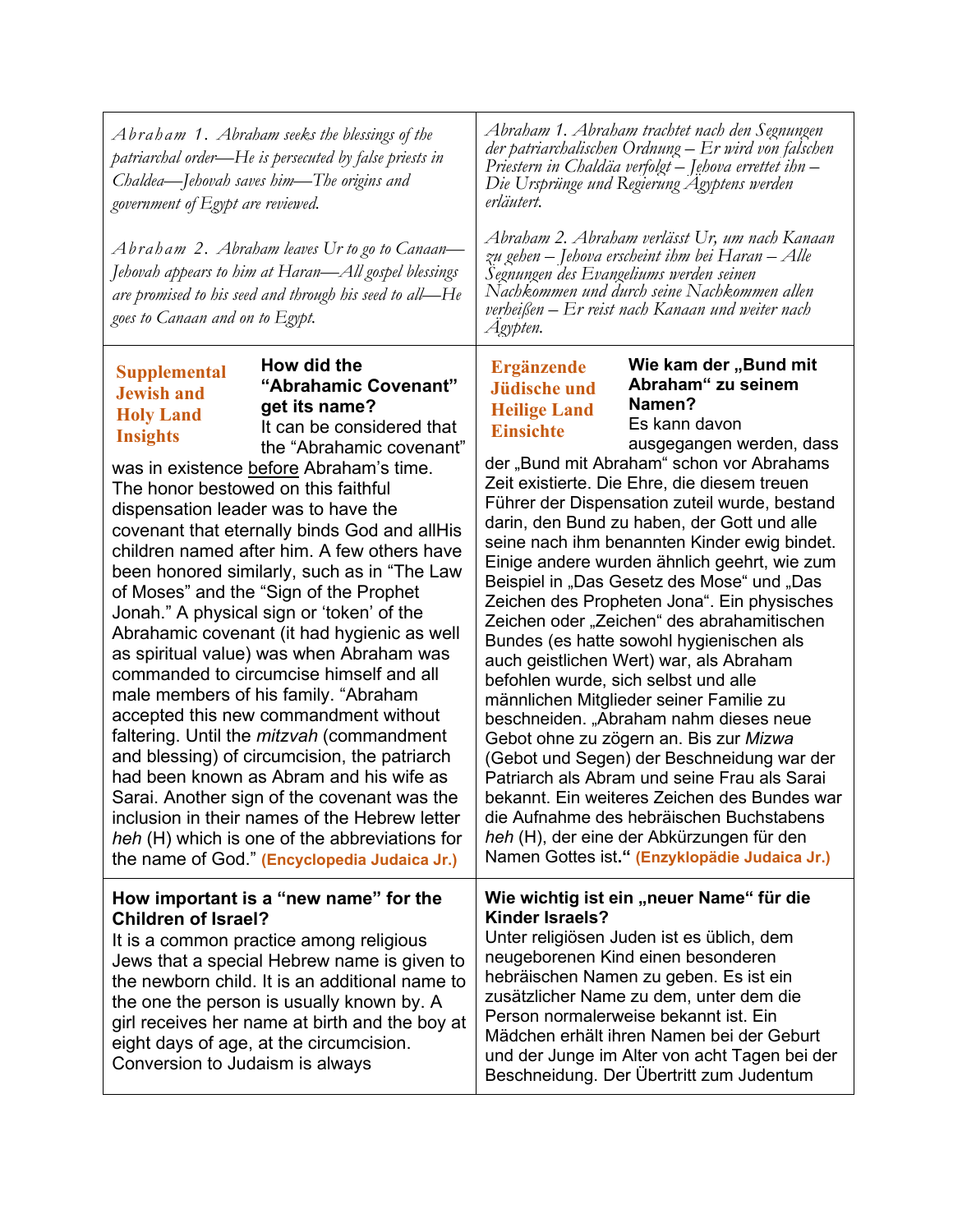| accompanied by giving a new name, for men<br>it is usually Abraham or Ben Avraham (son<br>of Abraham). When blessings are given for<br>health, at marriages and at other festive<br>occasions, often the 'new' or 'special' name<br>is used.                                                                                                                                                                                                                                                                                                                                                                                                                                                                                                                                                                                                                                                                                                                                                                                                                                                                                                                                                                                                                                                                 | geht immer mit einer neuen Namensgebung<br>einher, bei Männern ist es meist Abraham oder<br>Ben Avraham (Sohn Abrahams). Bei<br>Gesundheitssegnungen, Hochzeiten und<br>anderen festlichen Anlässen wird oft der "neue"<br>oder "besondere" Name verwendet.                                                                                                                                                                                                                                                                                                                                                                                                                                                                                                                                                                                                                                                                                                                                                                                                                                                                                                                                                                                                                                                                                                    |
|--------------------------------------------------------------------------------------------------------------------------------------------------------------------------------------------------------------------------------------------------------------------------------------------------------------------------------------------------------------------------------------------------------------------------------------------------------------------------------------------------------------------------------------------------------------------------------------------------------------------------------------------------------------------------------------------------------------------------------------------------------------------------------------------------------------------------------------------------------------------------------------------------------------------------------------------------------------------------------------------------------------------------------------------------------------------------------------------------------------------------------------------------------------------------------------------------------------------------------------------------------------------------------------------------------------|----------------------------------------------------------------------------------------------------------------------------------------------------------------------------------------------------------------------------------------------------------------------------------------------------------------------------------------------------------------------------------------------------------------------------------------------------------------------------------------------------------------------------------------------------------------------------------------------------------------------------------------------------------------------------------------------------------------------------------------------------------------------------------------------------------------------------------------------------------------------------------------------------------------------------------------------------------------------------------------------------------------------------------------------------------------------------------------------------------------------------------------------------------------------------------------------------------------------------------------------------------------------------------------------------------------------------------------------------------------|
| What is a token of giving a blessing?<br>In some Jewish communities it is customary<br>for the father to place his hands on their<br>heads and bless his children on the Sabbath<br>eve when he returns from the synagogue.<br>"Hands are also significant in the symbolic<br>act of bestowing a blessing. In rabbinic<br>literature the priestly blessing is known as<br>nesi'at kappayim ("raising of the hands") and<br>is pronounced with the hands uplifted, and<br>the fingers spread in a special formation<br>(two outer fingers together and a "v" split to<br>the two inner fingers). In fact, this special<br>formation of the hands is often engraved on<br>the tombstones of kohanim (priests)." "In the<br>same way that priests lift their hands in<br>blessing, so parents place their hands on the<br>heads of their children when they bless<br>them. (For example, in the Bible, Jacob<br>blessed his grandsons, Ephraim and<br>Manasseh, by placing his hands on their<br>heads.) Placing the hands on another<br>person is symbolic not only of transferring<br>blessing but also of passing on authority. In<br>Talmudic times, scholars received their<br>rabbinic ordination through the symbolic act<br>of placing of the hands (known as<br>semikhah)." (Encyclopedia Judaica Jr.) | Was ist ein Zeichen dafür, einen Segen zu<br>geben?<br>In einigen jüdischen Gemeinden ist es üblich,<br>dass der Vater am Vorabend des Sabbats,<br>wenn er aus der Synagoge zurückkehrt, seine<br>Hände auf den Kopf legt und seine Kinder<br>segnet. "Hände sind auch im symbolischen Akt<br>des Segens von Bedeutung. In der<br>rabbinischen Literatur ist der priesterliche<br>Segen als nesi'at kappayim ("Erheben der<br>Hände") bekannt und wird mit erhobenen<br>Händen und gespreizten Fingern in einer<br>speziellen Formation ausgesprochen (zwei<br>äußere Finger zusammen und ein "v"<br>gespalten zum zwei innere Finger). Tatsächlich<br>ist diese besondere Form der Hände oft auf<br>den Grabsteinen von Kohanim (Priestern)<br>eingraviert." "So wie Priester ihre Hände zum<br>Segen heben, legen Eltern ihre Hände auf den<br>Kopf ihrer Kinder, wenn sie sie segnen. (Zum<br>Beispiel segnete Jakob in der Bibel seine Enkel<br>Ephraim und Manasse, indem er ihnen die<br>Hände auflegte.) Das Auflegen der Hände auf<br>eine andere Person ist nicht nur symbolisch für<br>die Übertragung von Segen, sondern auch für<br>die Weitergabe von Autorität. In talmudischer<br>Zeit erhielten Gelehrte ihre rabbinische<br>Ordination durch den symbolischen Akt des<br>Handauflegens (bekannt als Semikhah)."<br>(Enzyklopädie Judaica Jr.) |
| How do covenants testify of the<br>Messiah?<br>A "chiasmus" can be noted in the positioning<br>of the Savior in the center of the ancient<br>covenant and the restored modern<br>covenant.                                                                                                                                                                                                                                                                                                                                                                                                                                                                                                                                                                                                                                                                                                                                                                                                                                                                                                                                                                                                                                                                                                                   | Wie zeugen Bündnisse vom Messias?<br>Ein "Chiasmus" kann in der Positionierung des<br>Erretters im Zentrum des alten Bundes und des<br>wiederhergestellten modernen Bundes<br>festgestellt werden.                                                                                                                                                                                                                                                                                                                                                                                                                                                                                                                                                                                                                                                                                                                                                                                                                                                                                                                                                                                                                                                                                                                                                             |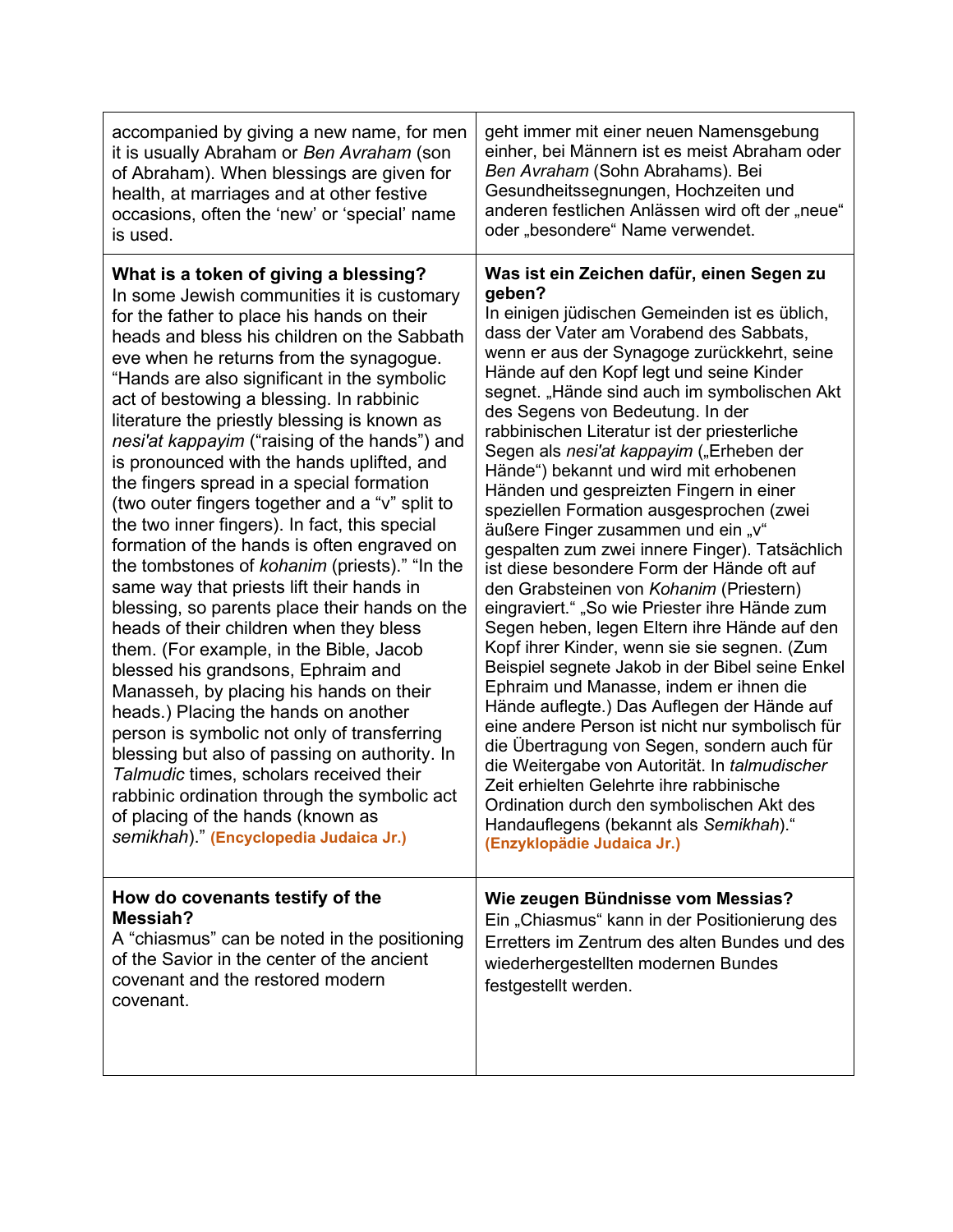| 1. ancient days<br>2. Crossroads of<br>the East | In ancient days in the<br><b>Crossroads of the East</b><br>(center of the ancient<br>world) people had to                        | 1. ältern Tage<br>2. Kreuzweg des<br><b>Ostens</b> | In ältern Tage am<br><b>Kreuzweg des Ostens</b><br>(Zentrum der antiken<br>Welt) mussten die<br>Menschen zu den                                   |
|-------------------------------------------------|----------------------------------------------------------------------------------------------------------------------------------|----------------------------------------------------|---------------------------------------------------------------------------------------------------------------------------------------------------|
| $3.$ come<br>4. Word of God                     | come to the living<br>prophets to receive the<br>Word of God.                                                                    | 3. kommen<br>4. Worte Gottes                       | lebenden Propheten<br>kommen, um die Worte<br>Gottes zu empfangen<br>Im Meridian der Zeiten                                                       |
| 5. the Word                                     | In the Meridian of times,<br>there was one called<br>"the Word." (John 1:1-2)<br>He made it possible for<br>us to return to the  | 5. das Wort                                        | gab es einen, der "das<br>Wort" genannt wurde.<br>(Johannes 1:1-2) Er hat es<br>uns ermöglicht, in die<br>Gegenwart der Väter                     |
| 4. Word of God<br>$3.$ sent                     | Fathers' presence, that<br>is the covenant. The<br><b>Word of God is sent to</b><br>the people throughout<br>the world by living | 4. Worte Gottes                                    | zurückzukehren, das ist<br>der Bund. Jetzt, Die<br><b>Worte Gottes werden</b><br>an die Menschen auf der<br>ganzen Welt von<br>lebenden Propheten |
| 2. Crossroads of<br>the West                    | prophets living in the<br>Crossroads of the<br><b>West</b> (which is the                                                         | 3. gesandt<br>2. Kreuzweg des<br>Westens           | gesandt die im<br><b>Kreuzweg des</b><br><b>Westens (dem Zentrum</b><br>der modernen Welt) die                                                    |
| 1. latter days                                  | center of the modern<br>world) in the latter days.                                                                               | 1. letzte Tage                                     | in diesen letzte Tage<br>leben.                                                                                                                   |

# **What may be the significance of a birth date?**

Isaac was a miracle child, born of Sarah who was ninety-years old and barren. When she became pregnant, even in ancient parameters, one could ask, "what did the neighbors say?" That is where a reflection on language helps, because the name Isaac in Hebrew means laughter, humor, amusing or delightful. Abraham and Sarah were delighted. A supposed human impossibility turns out to be a God-given fulfillment. In the Lord's own plan, he kept his promises (covenant)! "According to the *Aggadah* (Jewish legends and traditions), Isaac was born to Sarah on the first day of Passover," **(Encyclopedia Judaica Jr.)** According to revelation, the Church of Jesus Christ of Latter-day Saints was organized, April 6, 1830, which in that year of the solar calendar, the Savior was born the same day. Using the biblical and Jewish lunar calendar, that day was the first day of Passover that

# **Welche Bedeutung kann ein Geburtsdatum haben?**

Isaac war ein Wunderkind, geboren von Sarah, die neunzig Jahre alt und unfruchtbar war. Als sie schwanger wurde, konnte man selbst in alten Parametern fragen: "Was haben die Nachbarn gesagt?" Da hilft eine Reflexion über die Sprache, denn der Name Isaac bedeutet auf Hebräisch Lachen, Humor, Amüsant oder Entzückend. Abraham und Sarah waren begeistert. Eine vermeintliche menschliche Unmöglichkeit entpuppt sich als gottgegebene Erfüllung. Im eigenen Plan des Herrn hat er seine Versprechen (Bund) gehalten! "Nach der *Aggada* (jüdische Legenden und Traditionen) wurde Isaak am ersten Tag des Pessachfestes als Sohn von Sarah geboren" **(Enzyklopädie Judaica Jr.)**. Gemäß der Offenbarung wurde die Kirche Jesu Christi der Heiligen der Letzten Tage am 6. April gegründet, 1830, in diesem Jahr des Sonnenkalenders wurde der Erretter am selben Tag geboren. Nach dem biblischen und jüdischen Mondkalender war dieser Tag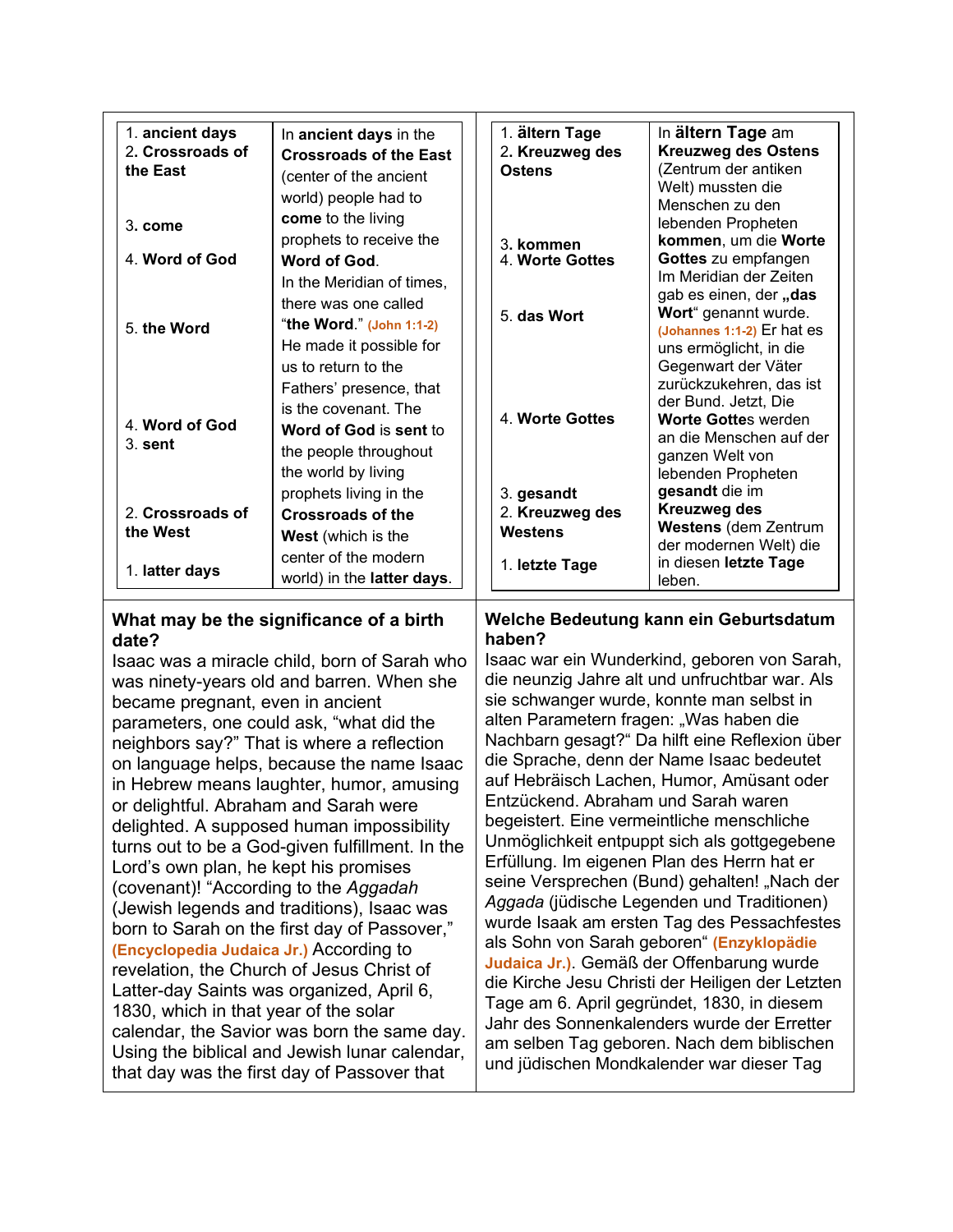| year. That means that the firstborn Son of<br>God was born to Mary on the first day of<br>Passover. 18-centuries earlier, Abraham,<br>who was saved from a pagan human<br>sacrifice in the Ur of Chaldees was<br>instructed by the Lord to sacrifice his<br>firstborn son of Sarah. Later we see that<br>Isaac was saved from human sacrifice as<br>well. Those two men experienced a<br>profound way of being taught about the<br>planned atonement through the firstborn Son<br>of God, who would, actually, be the one to<br>be sacrificed. | der erste Passahtag in diesem Jahr. Das<br>bedeutet, dass der erstgeborene Sohn Gottes<br>am ersten Passahtag von Maria geboren<br>wurde. 18 Jahrhunderte zuvor wurde Abraham,<br>der vor einem heidnischen Menschenopfer im<br>Ur von Chaldäes gerettet wurde, vom Herrn<br>angewiesen, seinen erstgeborenen Sohn<br>Sarah zu opfern. Später sehen wir, dass auch<br>Isaak vor Menschenopfern gerettet wurde.<br>Diese beiden Männer erlebten eine<br>tiefgreifende Art der Belehrung über die<br>geplante Sühne durch den erstgeborenen<br>Sohn Gottes, der eigentlich derjenige sein<br>würde, der geopfert werden sollte. |
|------------------------------------------------------------------------------------------------------------------------------------------------------------------------------------------------------------------------------------------------------------------------------------------------------------------------------------------------------------------------------------------------------------------------------------------------------------------------------------------------------------------------------------------------|-------------------------------------------------------------------------------------------------------------------------------------------------------------------------------------------------------------------------------------------------------------------------------------------------------------------------------------------------------------------------------------------------------------------------------------------------------------------------------------------------------------------------------------------------------------------------------------------------------------------------------|
| What message did Biblical sacrifices                                                                                                                                                                                                                                                                                                                                                                                                                                                                                                           | Welche Botschaft lehrten biblische Opfer?                                                                                                                                                                                                                                                                                                                                                                                                                                                                                                                                                                                     |
| teach?                                                                                                                                                                                                                                                                                                                                                                                                                                                                                                                                         | "Das hebräische Wort für Opfer, korban,                                                                                                                                                                                                                                                                                                                                                                                                                                                                                                                                                                                       |
| "The Hebrew term for sacrifice, korban, is                                                                                                                                                                                                                                                                                                                                                                                                                                                                                                     | stammt von einer Wurzel, die "nahen" bedeutet                                                                                                                                                                                                                                                                                                                                                                                                                                                                                                                                                                                 |
| from a root meaning "to draw near," and                                                                                                                                                                                                                                                                                                                                                                                                                                                                                                        | und ursprünglich das bezeichnete, was Gott                                                                                                                                                                                                                                                                                                                                                                                                                                                                                                                                                                                    |
| originally denoted that which was brought                                                                                                                                                                                                                                                                                                                                                                                                                                                                                                      | nahegebracht oder dargebracht wurde. Es ist                                                                                                                                                                                                                                                                                                                                                                                                                                                                                                                                                                                   |
| near, or offered, to God. It is also possible                                                                                                                                                                                                                                                                                                                                                                                                                                                                                                  | auch möglich, dass der Begriff "das, was den                                                                                                                                                                                                                                                                                                                                                                                                                                                                                                                                                                                  |
| that the term signified "that which brings                                                                                                                                                                                                                                                                                                                                                                                                                                                                                                     | Menschen Gott nahe bringt" bedeutete, und                                                                                                                                                                                                                                                                                                                                                                                                                                                                                                                                                                                     |
| man near to God" and, indeed, a late                                                                                                                                                                                                                                                                                                                                                                                                                                                                                                           | tatsächlich interpretiert eine spätaggadische                                                                                                                                                                                                                                                                                                                                                                                                                                                                                                                                                                                 |
| Aggadic (Jewish legends and traditions)                                                                                                                                                                                                                                                                                                                                                                                                                                                                                                        | (jüdische Legende und Überlieferung) Quelle                                                                                                                                                                                                                                                                                                                                                                                                                                                                                                                                                                                   |
| source interprets sacrifices in this sense."                                                                                                                                                                                                                                                                                                                                                                                                                                                                                                   | Opfer in diesem Sinne." (Enzyklopädie Judaica                                                                                                                                                                                                                                                                                                                                                                                                                                                                                                                                                                                 |
| (Encyclopedia Judaica Jr.) The place where                                                                                                                                                                                                                                                                                                                                                                                                                                                                                                     | Jr.) Der Ort, an dem Abraham befohlen wurde,                                                                                                                                                                                                                                                                                                                                                                                                                                                                                                                                                                                  |
| Abraham was commanded to bring Isaac to                                                                                                                                                                                                                                                                                                                                                                                                                                                                                                        | Isaak zur Opferung zu bringen, war der Berg                                                                                                                                                                                                                                                                                                                                                                                                                                                                                                                                                                                   |
| be sacrificed was Mount Moriah. In Hebrew,                                                                                                                                                                                                                                                                                                                                                                                                                                                                                                     | Moriah. Im Hebräischen bezieht sich "moreh"                                                                                                                                                                                                                                                                                                                                                                                                                                                                                                                                                                                   |
| 'moreh' refers to teacher and 'Yah' is the                                                                                                                                                                                                                                                                                                                                                                                                                                                                                                     | auf Lehrer und "Yah" ist die verkürzte Version                                                                                                                                                                                                                                                                                                                                                                                                                                                                                                                                                                                |
| shortened version of the sacred name of the                                                                                                                                                                                                                                                                                                                                                                                                                                                                                                    | des heiligen Namens des Herrn, Jehova. Das                                                                                                                                                                                                                                                                                                                                                                                                                                                                                                                                                                                    |
| Lord, Jehovah. The sacrifice of Isaac was an                                                                                                                                                                                                                                                                                                                                                                                                                                                                                                   | Opfer Isaaks war eine Erfahrung, "vom Herrn                                                                                                                                                                                                                                                                                                                                                                                                                                                                                                                                                                                   |
| experience in being "taught of the Lord." It                                                                                                                                                                                                                                                                                                                                                                                                                                                                                                   | belehrt" zu werden. Es war Teil des                                                                                                                                                                                                                                                                                                                                                                                                                                                                                                                                                                                           |
| was part of the profound teaching moment of                                                                                                                                                                                                                                                                                                                                                                                                                                                                                                    | tiefgründigen Lehrmoments des Herrn; der                                                                                                                                                                                                                                                                                                                                                                                                                                                                                                                                                                                      |
| the Lord; the firstborn son, the Lamb of God,                                                                                                                                                                                                                                                                                                                                                                                                                                                                                                  | erstgeborene Sohn, das Lamm Gottes, das auf                                                                                                                                                                                                                                                                                                                                                                                                                                                                                                                                                                                   |
| who would be offered at the same mount.                                                                                                                                                                                                                                                                                                                                                                                                                                                                                                        | demselben Berg geopfert werden würde. "Am                                                                                                                                                                                                                                                                                                                                                                                                                                                                                                                                                                                     |
| "The next day John seeth Jesus coming                                                                                                                                                                                                                                                                                                                                                                                                                                                                                                          | nächsten Tag sieht Johannes Jesus zu sich                                                                                                                                                                                                                                                                                                                                                                                                                                                                                                                                                                                     |
| unto him, and saith, Behold the Lamb of                                                                                                                                                                                                                                                                                                                                                                                                                                                                                                        | kommen und spricht: Seht, das Lamm Gottes,                                                                                                                                                                                                                                                                                                                                                                                                                                                                                                                                                                                    |
| God, which taketh away the sin of the                                                                                                                                                                                                                                                                                                                                                                                                                                                                                                          | das die Sünde der Welt hinwegnimmt."                                                                                                                                                                                                                                                                                                                                                                                                                                                                                                                                                                                          |
| world." (John 1:29) "And the angel said unto                                                                                                                                                                                                                                                                                                                                                                                                                                                                                                   | (Johannes 1:29) "Und der Engel sprach zu mir:                                                                                                                                                                                                                                                                                                                                                                                                                                                                                                                                                                                 |
| me: Behold the Lamb of God, yea, even the                                                                                                                                                                                                                                                                                                                                                                                                                                                                                                      | Sieh, das ist das Lamm Gottes, ja, der Sohn                                                                                                                                                                                                                                                                                                                                                                                                                                                                                                                                                                                   |
| Son of the Eternal Father " (1 Nephi 11:21)                                                                                                                                                                                                                                                                                                                                                                                                                                                                                                    | des ewigen Vaters " (1 Nephi 11:21). In alter                                                                                                                                                                                                                                                                                                                                                                                                                                                                                                                                                                                 |
| In ancient times, sacrifices always happened                                                                                                                                                                                                                                                                                                                                                                                                                                                                                                   | Zeit wurden Opfer immer am nördlichen Ende                                                                                                                                                                                                                                                                                                                                                                                                                                                                                                                                                                                    |
| at the north end of the altar. This is                                                                                                                                                                                                                                                                                                                                                                                                                                                                                                         | des Altars dargebracht. Dies wird in der Bibel                                                                                                                                                                                                                                                                                                                                                                                                                                                                                                                                                                                |
| mentioned in the Bible. "And he shall kill it                                                                                                                                                                                                                                                                                                                                                                                                                                                                                                  | erwähnt. "Er soll es an der Nordseite des Altars                                                                                                                                                                                                                                                                                                                                                                                                                                                                                                                                                                              |
| on the side of the altar northward before the                                                                                                                                                                                                                                                                                                                                                                                                                                                                                                  | vor dem Herrn schlachten und die Söhne                                                                                                                                                                                                                                                                                                                                                                                                                                                                                                                                                                                        |
| LORD: and the priests, Aaron's sons, shall                                                                                                                                                                                                                                                                                                                                                                                                                                                                                                     | Aarons, die Priester, sollen sein Blut ringsum                                                                                                                                                                                                                                                                                                                                                                                                                                                                                                                                                                                |
| sprinkle his blood round about upon the                                                                                                                                                                                                                                                                                                                                                                                                                                                                                                        | an den Altar sprengen." (Leviticus 1:11) Der Ort                                                                                                                                                                                                                                                                                                                                                                                                                                                                                                                                                                              |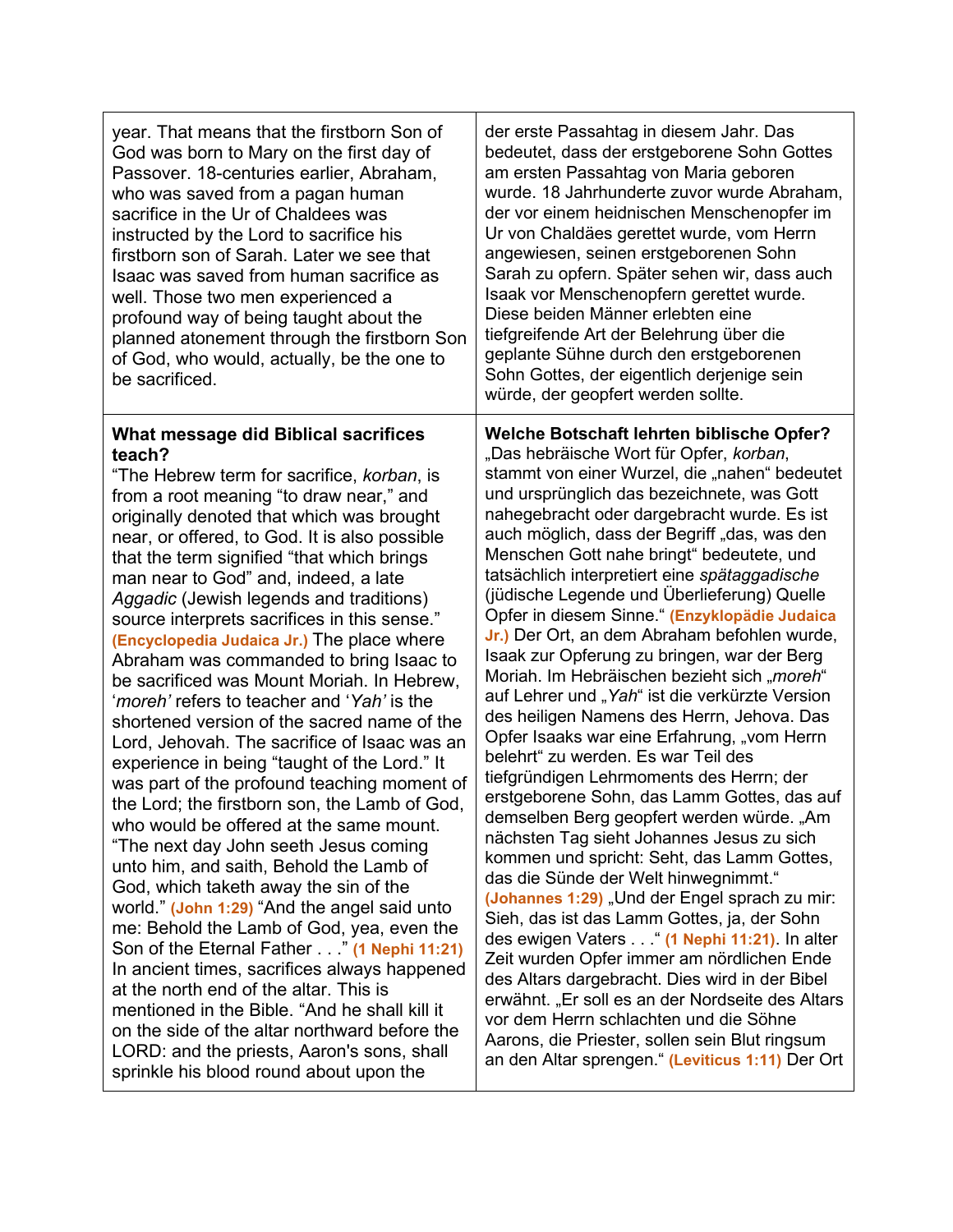| altar." (Leviticus 1:11) The place of crucifixion                                                                                                                                                                                                                                                                                                                                                                                                                                                                                                                                                                                                                                                                                                                                                                                                                                                                                                                                                                                                                                                                                                                                                                                                                                                                                                                                                                                                                                                                                                                      | der Kreuzigung befand sich am nördlichen                                                                                                                                                                                                                                                                                                                                                                                                                                                                                                                                                                                                                                                                                                                                                                                                                                                                                                                                                                                                                                                                                                                                                                                                                                                                                                                                                                                                                                                                                                                                                                                                                                                                                                                          |
|------------------------------------------------------------------------------------------------------------------------------------------------------------------------------------------------------------------------------------------------------------------------------------------------------------------------------------------------------------------------------------------------------------------------------------------------------------------------------------------------------------------------------------------------------------------------------------------------------------------------------------------------------------------------------------------------------------------------------------------------------------------------------------------------------------------------------------------------------------------------------------------------------------------------------------------------------------------------------------------------------------------------------------------------------------------------------------------------------------------------------------------------------------------------------------------------------------------------------------------------------------------------------------------------------------------------------------------------------------------------------------------------------------------------------------------------------------------------------------------------------------------------------------------------------------------------|-------------------------------------------------------------------------------------------------------------------------------------------------------------------------------------------------------------------------------------------------------------------------------------------------------------------------------------------------------------------------------------------------------------------------------------------------------------------------------------------------------------------------------------------------------------------------------------------------------------------------------------------------------------------------------------------------------------------------------------------------------------------------------------------------------------------------------------------------------------------------------------------------------------------------------------------------------------------------------------------------------------------------------------------------------------------------------------------------------------------------------------------------------------------------------------------------------------------------------------------------------------------------------------------------------------------------------------------------------------------------------------------------------------------------------------------------------------------------------------------------------------------------------------------------------------------------------------------------------------------------------------------------------------------------------------------------------------------------------------------------------------------|
| was at the north end of Mount Moriah, north                                                                                                                                                                                                                                                                                                                                                                                                                                                                                                                                                                                                                                                                                                                                                                                                                                                                                                                                                                                                                                                                                                                                                                                                                                                                                                                                                                                                                                                                                                                            | Ende des Berges Moria, nördlich des Altars.                                                                                                                                                                                                                                                                                                                                                                                                                                                                                                                                                                                                                                                                                                                                                                                                                                                                                                                                                                                                                                                                                                                                                                                                                                                                                                                                                                                                                                                                                                                                                                                                                                                                                                                       |
| of the altar. Additional symbolism can be                                                                                                                                                                                                                                                                                                                                                                                                                                                                                                                                                                                                                                                                                                                                                                                                                                                                                                                                                                                                                                                                                                                                                                                                                                                                                                                                                                                                                                                                                                                              | Zusätzliche Symbolik findet man, wenn man                                                                                                                                                                                                                                                                                                                                                                                                                                                                                                                                                                                                                                                                                                                                                                                                                                                                                                                                                                                                                                                                                                                                                                                                                                                                                                                                                                                                                                                                                                                                                                                                                                                                                                                         |
| found by comparing the rabbinic tradition                                                                                                                                                                                                                                                                                                                                                                                                                                                                                                                                                                                                                                                                                                                                                                                                                                                                                                                                                                                                                                                                                                                                                                                                                                                                                                                                                                                                                                                                                                                              | die rabbinische Tradition vergleicht, dass Isaak                                                                                                                                                                                                                                                                                                                                                                                                                                                                                                                                                                                                                                                                                                                                                                                                                                                                                                                                                                                                                                                                                                                                                                                                                                                                                                                                                                                                                                                                                                                                                                                                                                                                                                                  |
| that Isaac was in his early thirties when                                                                                                                                                                                                                                                                                                                                                                                                                                                                                                                                                                                                                                                                                                                                                                                                                                                                                                                                                                                                                                                                                                                                                                                                                                                                                                                                                                                                                                                                                                                              | in seinen frühen Dreißigern war, als Abraham                                                                                                                                                                                                                                                                                                                                                                                                                                                                                                                                                                                                                                                                                                                                                                                                                                                                                                                                                                                                                                                                                                                                                                                                                                                                                                                                                                                                                                                                                                                                                                                                                                                                                                                      |
| Abraham brought him to Mount Moriah.                                                                                                                                                                                                                                                                                                                                                                                                                                                                                                                                                                                                                                                                                                                                                                                                                                                                                                                                                                                                                                                                                                                                                                                                                                                                                                                                                                                                                                                                                                                                   | ihn zum Berg Moriah brachte. Jesus wurde am                                                                                                                                                                                                                                                                                                                                                                                                                                                                                                                                                                                                                                                                                                                                                                                                                                                                                                                                                                                                                                                                                                                                                                                                                                                                                                                                                                                                                                                                                                                                                                                                                                                                                                                       |
| Jesus was sacrificed on the eve of his thirty-                                                                                                                                                                                                                                                                                                                                                                                                                                                                                                                                                                                                                                                                                                                                                                                                                                                                                                                                                                                                                                                                                                                                                                                                                                                                                                                                                                                                                                                                                                                         | Vorabend seines vierunddreißigsten                                                                                                                                                                                                                                                                                                                                                                                                                                                                                                                                                                                                                                                                                                                                                                                                                                                                                                                                                                                                                                                                                                                                                                                                                                                                                                                                                                                                                                                                                                                                                                                                                                                                                                                                |
| fourth birthday, (the first day of Passover                                                                                                                                                                                                                                                                                                                                                                                                                                                                                                                                                                                                                                                                                                                                                                                                                                                                                                                                                                                                                                                                                                                                                                                                                                                                                                                                                                                                                                                                                                                            | Geburtstages geopfert (dem ersten Passahtag                                                                                                                                                                                                                                                                                                                                                                                                                                                                                                                                                                                                                                                                                                                                                                                                                                                                                                                                                                                                                                                                                                                                                                                                                                                                                                                                                                                                                                                                                                                                                                                                                                                                                                                       |
| that year).                                                                                                                                                                                                                                                                                                                                                                                                                                                                                                                                                                                                                                                                                                                                                                                                                                                                                                                                                                                                                                                                                                                                                                                                                                                                                                                                                                                                                                                                                                                                                            | in jenem Jahr).                                                                                                                                                                                                                                                                                                                                                                                                                                                                                                                                                                                                                                                                                                                                                                                                                                                                                                                                                                                                                                                                                                                                                                                                                                                                                                                                                                                                                                                                                                                                                                                                                                                                                                                                                   |
| How ancient is the "sacrament?"<br>Beginning at the times of the Children of<br>Israel, and continued by the Jews to this<br>time, during the Passover meal, the<br>master of the house will pour and bless<br>wine (it should be "new Wine") three<br>different times. He sips first, and then<br>everyone else may sip. After each<br>occurrence of wine there is a breaking and<br>blessing of bread (unleavened) three<br>different times. Again, each time the<br>master blesses and eats a broken piece,<br>then everyone else eats a piece. The<br>remarkable exception is that at the<br>beginning of the meal the middle of the<br>three bread pieces is broken in two and a<br>broken piece (largest of the two) is hidden<br>for the children to find later in the Seder<br>service. When that hidden piece is found,<br>that part (fourth time bread is used) is<br>blessed, broken, and the master eats the<br>first part, then everyone follows his<br>example. The fourth cup of wine is then<br>poured full (more than the previous three<br>"sips") and the master instructs everyone<br>to "drink all of it." The present Jewish<br>Passover feast is in fact an annual event<br>to remember Israel's deliverance. In a<br>religious Jewish home, a weekly reminder<br>of the first Passover is done with a<br>" <i>Kiddush</i> " (sip of wine, juice, or water) The<br>master of the house always pours the wine<br>with an appropriate blessing, sips first,<br>followed by everyone else sipping the<br>wine. He then breaks a piece of bread and | Wie alt ist das "Abendmahl"?<br>Beginnend zu Zeiten der Kinder Israels und<br>fortgesetzt von den Juden bis heute wird der<br>Hausherr während des Passahmahls dreimal<br>Wein (es sollte "neuer Wein" sein) einschenken<br>und segnen. Er nippt zuerst, und dann dürfen<br>alle anderen nippen. Nach jedem<br>Weinvorkommen wird dreimal (ungesäuert)<br>Brot gebrochen und gesegnet. Auch hier gilt:<br>Jedes Mal, wenn der Meister zuerst ein<br>zerbrochenes Stück segnet und isst, essen alle<br>anderen ein Stück. Die bemerkenswerte<br>Ausnahme ist, dass zu Beginn des Essens das<br>mittlere der drei Brotstücke in zwei Teile<br>zerbrochen wird und ein zerbrochenes Stück<br>(das größte der beiden) versteckt wird, damit<br>die Kinder es später im Sedergottesdienst<br>finden können. Wenn dieses versteckte Stück<br>gefunden wird, wird dieser Teil (das vierte Mal,<br>wenn Brot verwendet wird) gesegnet,<br>gebrochen und der Meister isst den ersten Teil,<br>dann folgen alle seinem Beispiel. Der vierte<br>Becher Wein wird dann voll ausgetrunken<br>(mehr als die vorherigen drei "Schlucke") und<br>der Meister weist alle an, "alles davon zu<br>trinken". Das gegenwärtige jüdische<br>Passahfest ist in der Tat ein jährliches Ereignis,<br>um an Israels Befreiung zu erinnern. In einem<br>religiösen jüdischen Heim wird eine<br>wöchentliche Erinnerung an das erste Pessach<br>mit einem "Kiddush" (Schluck Wein, Saft oder<br>Wasser) vollzogen. Der Hausherr schenkt den<br>Wein immer mit einem entsprechenden Segen<br>ein, nippen zuerst, gefolgt von allen sonst den<br>Wein schlürfen. Dann bricht er ein Stück Brot<br>und isst nach dem entsprechenden Segen das<br>erste Stück, wobei alle seinem Beispiel folgen. |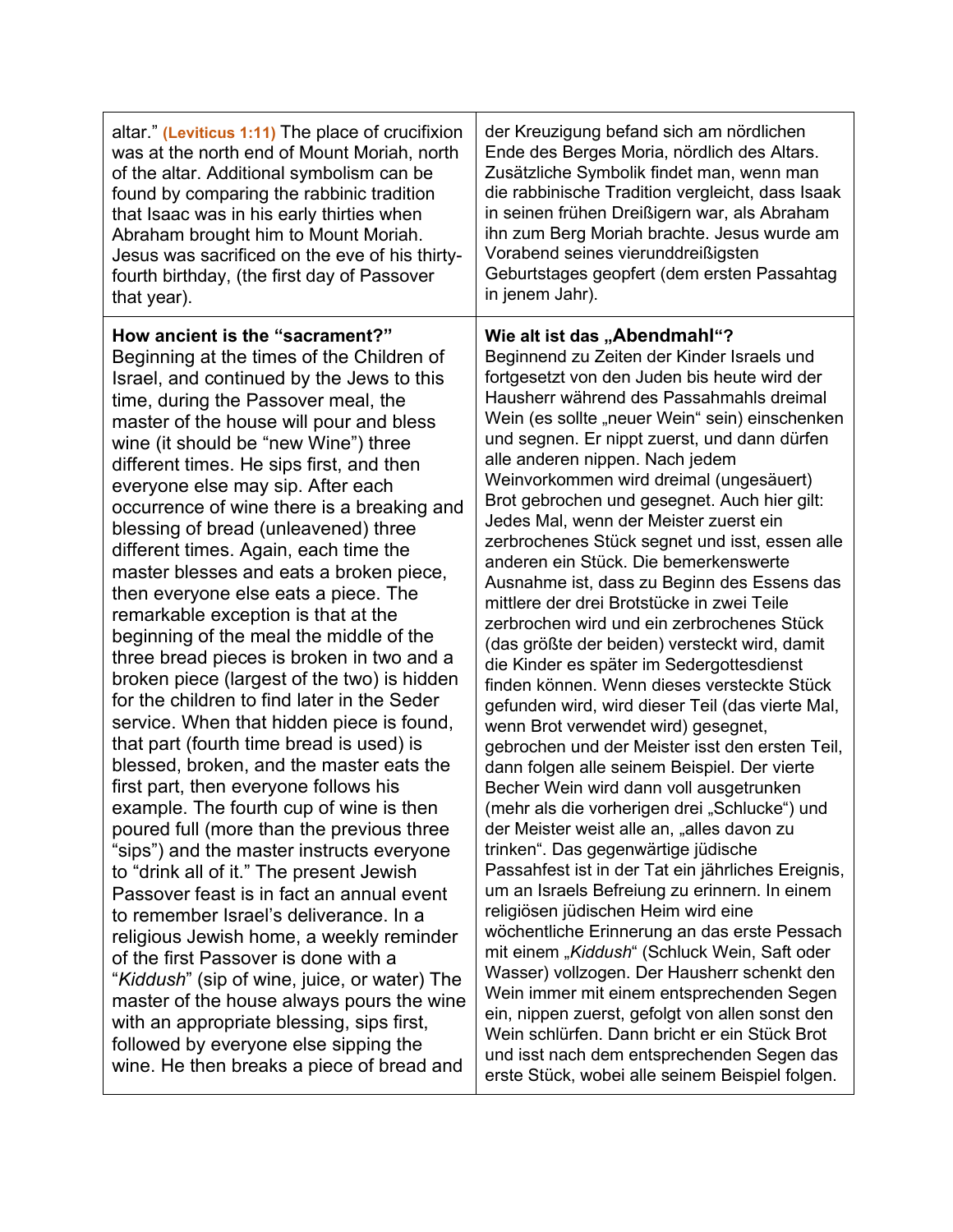after the appropriate blessing, eats the first piece with everyone following his example. The prayers said include an anticipation of an even greater deliverance, greater than the first Passover deliverance. Weekly, members of the Church of Jesus Christ of Latter-day saints take a "sacrament" that consists of bread that is broken, blessed, the presiding Elder partakes first, then water (nowadays, water instead of wine) is blessed. Again, the presiding authority partakes first and then everyone follows. This is done in "remembrance" of the greater deliverance provided by the Savior's atonement. It should be considered that symbolically, the Jews, descending from former-day Israelites take wine and bread in anticipation of a greater deliverance while Later-day Saints, latterday Israelites, take bread and wine (water) in remembrance of that great deliverance. There, you have another chiasma – with the Savior's atonement as the center point.

## **What sign or token of the covenant has been modified?**

The ancient sign of being a part of the Children of Israel has been changed from male circumcision at eight-days of age (or Orthodox conversion), to the restoration sign of baptism by immersion, usually at eight years of age. Unaware of this change, the Jews continue this custom. "A special chair is set aside for Elijah at circumcisions, as he is called the protector of children, and the upholder of the covenant between God and Israel, and Elijah is supposed to visit every Jewish home on Passover, so a special cup of wine (or juice) is set aside for him. And, says the *Midrash* (scripture commentary), when the time is right, it will be Elijah who will herald the coming of the Messiah." "Jewish custom provides for great festivity and joy following the birth of a child. A boy is named when he is eight days old at his

Die gesprochenen Gebete beinhalten eine Erwartung einer noch größeren Befreiung, größer als die erste Passah-Befreiung. Wöchentlich nehmen die Mitglieder der Kirche Jesu Christi der Heiligen der Letzten Tage ein "Abendmahl", das aus Brot besteht, das gebrochen und gesegnet wird, wobei der präsidierende Älteste zuerst daran teilnimmt und dann mit Wasser (heutzutage Wasser statt Wein) gesegnet wird. Auch hier beteiligt sich zuerst die präsidierende Autorität und dann folgen alle. Dies geschieht in "Erinnerung" an die größere Befreiung, die das Sühnopfer des Erretters bietet. Es sollte berücksichtigt werden, dass die Juden, die von den Israeliten früherer Tage abstammen, symbolisch Wein und Brot in Erwartung einer größeren Befreiung zu sich nehmen, während die Heiligen der Letzten Tage, die Israeliten der Letzten Tage, Brot und Wein (Wasser) in Erinnerung an diese große Befreiung zu sich nehmen. Dort haben Sie ein weiteres Chiasma – mit dem Sühnopfer des Erretters als Mittelpunkt.

## **Welches Zeichen oder Zeichen des Bundes wurde verändert?**

Das alte Zeichen, ein Teil der Kinder Israels zu sein, wurde von der männlichen Beschneidung im Alter von acht Tagen (oder der orthodoxen Bekehrung) zum Wiederherstellungszeichen der Taufe durch Untertauchen, normalerweise im Alter von acht Jahren, geändert. Die Juden sind sich dieser Änderung nicht bewusst und setzen diesen Brauch fort. "Für Elia wird bei Beschneidungen ein besonderer Stuhl reserviert, da er der Beschützer der Kinder und der Bewahrer des Bundes zwischen Gott und Israel genannt wird, und Elia soll jedes jüdische Haus am Pessach besuchen, also einen besonderen Kelch Wein (oder Saft) ist für ihn reserviert. Und, sagt der *Midrasch* (Schriftkommentar), wenn die Zeit reif ist, wird es Elia sein, der das Kommen des Messias ankündigen wird." "Der jüdische Brauch sorgt für große Feierlichkeiten und Freude nach der Geburt eines Kindes. Ein Junge wird benannt, wenn er acht Tage alt ist, bei seiner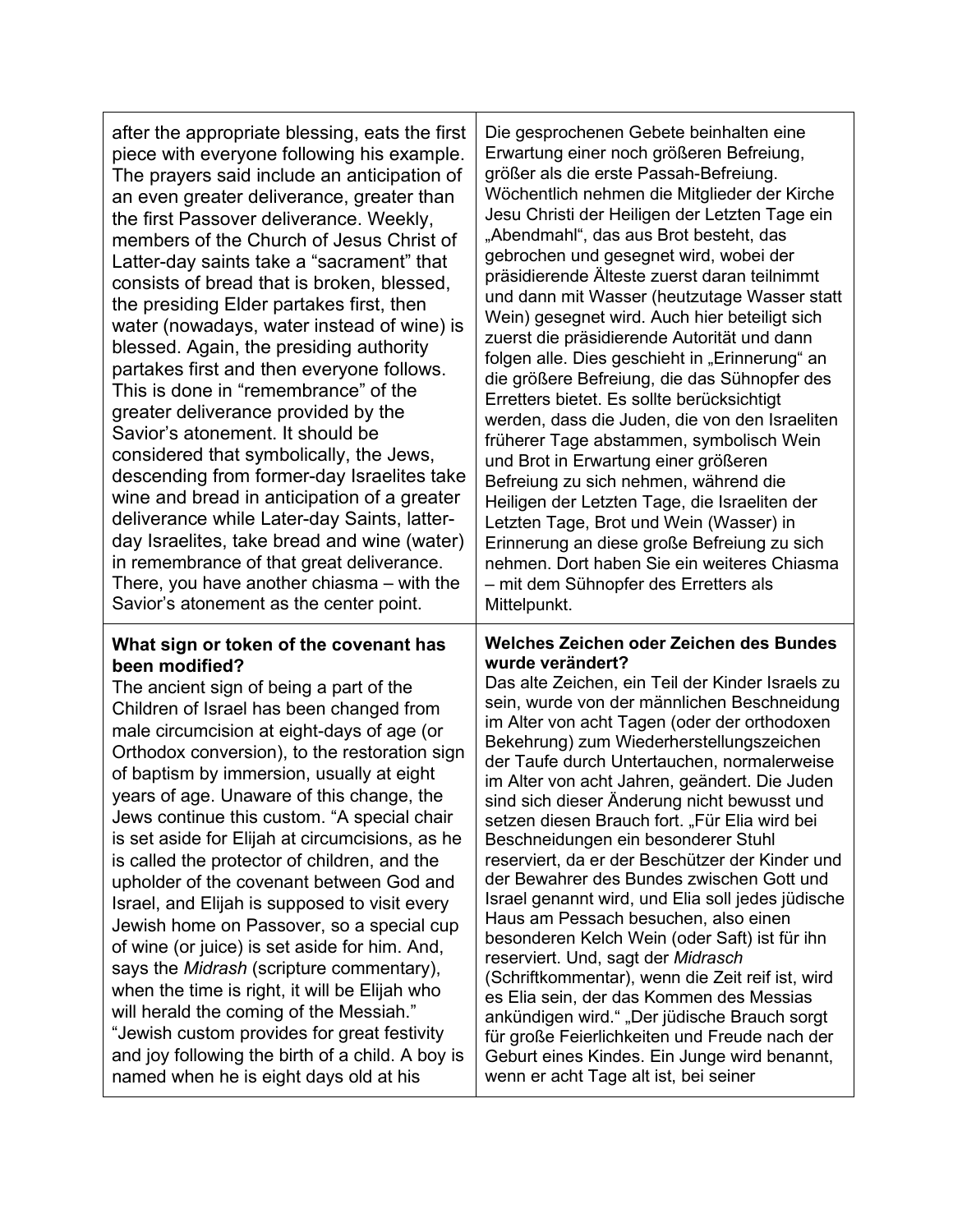circumcision ceremony, an event of great religious importance and happy celebrating. A girl is named in the synagogue on the first day following her birth on which the *Torah* is read. The service, usually on the Sabbath, is likewise followed by a festive meal popularly known as a *Kiddush*." **(Encyclopedia Judaica Jr.)** To Temple endowed members of the Church of Jesus Christ of Latter-day Saints, the blessing and naming of newborn children renders them a child of the covenant. In New Testament times, the Jewish part of the church membership, especially in Jerusalem, appear to have been very hesitant to cease from the rituals and ceremony of the law of Moses **(Acts 21:17– 25)**. This is a clear difference among the Nephites, in which there seems to have been a cessation of the circumcision practice immediately upon their recognition of the death and resurrection of the Savior, Jesus Christ. **(3 Nephi. 15:1–4; Moroni 8:8)**.

**How am I a descendant or inheritor of Abraham and his covenants with God?** "As for me, behold, my covenant is with thee, and thou shalt be a father of many nations. Neither shall thy name any more be called Abram, but thy name shall be Abraham; for a father of many nations have I made thee." **(Genesis 17:5)** The inclusion of "H," the Hebrew letter *heh* (Abram to Abra-'H'-am) is one of the abbreviations for the name of God. "And I will establish my covenant between me and thee and thy seed after thee in their generations for an everlasting covenant, to be a God unto thee, and to thy seed after thee. **(Genesis 17:7)** The promise and prophecy of God to Abraham was that he would be the progenitor of great nations, that his descendants – literally "his seed" – would be numerous as "the stars in the heavens and as the sands on the seashore." **(Genesis 22:17)**. The number of people in the world's population today with

Beschneidungszeremonie, einem Ereignis von großer religiöser Bedeutung und fröhlichem Feiern. Ein Mädchen wird am ersten Tag nach seiner Geburt in der Synagoge genannt, an dem die *Thora* gelesen wird. Auf den Gottesdienst, normalerweise am Sabbat, folgt ebenfalls ein festliches Mahl, das im Volksmund *Kiddusch* genannt wird." **(Enzyklopädie Judaica Jr.)** Für die Mitglieder der Kirche Jesu Christi der Heiligen der Letzten Tage, die mit dem Tempel Endowments sind, macht der Segen und die Namensgebung neugeborener Kinder sie zu Kindern des Bundes. In neutestamentlicher Zeit scheint der jüdische Teil der Kirchenmitglieder, besonders in Jerusalem, sehr gezögert zu haben, die Rituale und Zeremonien des Gesetzes des Mose einzustellen **(Apostelgeschichte 21:17- 25)**. Dies ist ein deutlicher Unterschied zwischen den Nephiten, bei denen es scheint, dass die Praxis der Beschneidung sofort aufhörte, nachdem sie den Tod und die Auferstehung des Erretters Jesus Christus erkannt hatten. **(3 Nephi. 15:1–4; Moroni 8:8)**

**Inwiefern bin ich ein Nachkomme oder Erbe Abrahams und seiner Bündnisse mit Gott?** "Gott redete mit ihm und sprach: Das ist mein Bund mit dir: Du wirst Stammvater einer Menge von Völkern. Man wird dich nicht mehr Abram nennen. Abraham (Vater der Menge) wirst du heißen; denn zum Stammvater einer Menge von Völkern habe ich dich bestimmt." **(Genesis 17:3-5)** Die Aufnahme von "H", dem hebräischen Buchstaben *heh* (Abram zu Abra- 'H'-am), ist eine der Abkürzungen für den Namen Gottes. "Ich schließe meinen Bund zwischen mir und dir samt deinen Nachkommen, Generation um Generation, einen ewigen Bund: Dir und deinen Nachkommen werde ich Gott sein." **(Genesis 17:7)** Die Verheißung und Prophezeiung Gottes an Abraham war, dass er der Stammvater großer Nationen sein würde, dass seine Nachkommen – wörtlich "sein Same" – zahlreich sein würden wie "die Sterne am Himmel und wie der Sand darauf die Küste." **(Genesis 22:17).** Die Zahl der Menschen in der